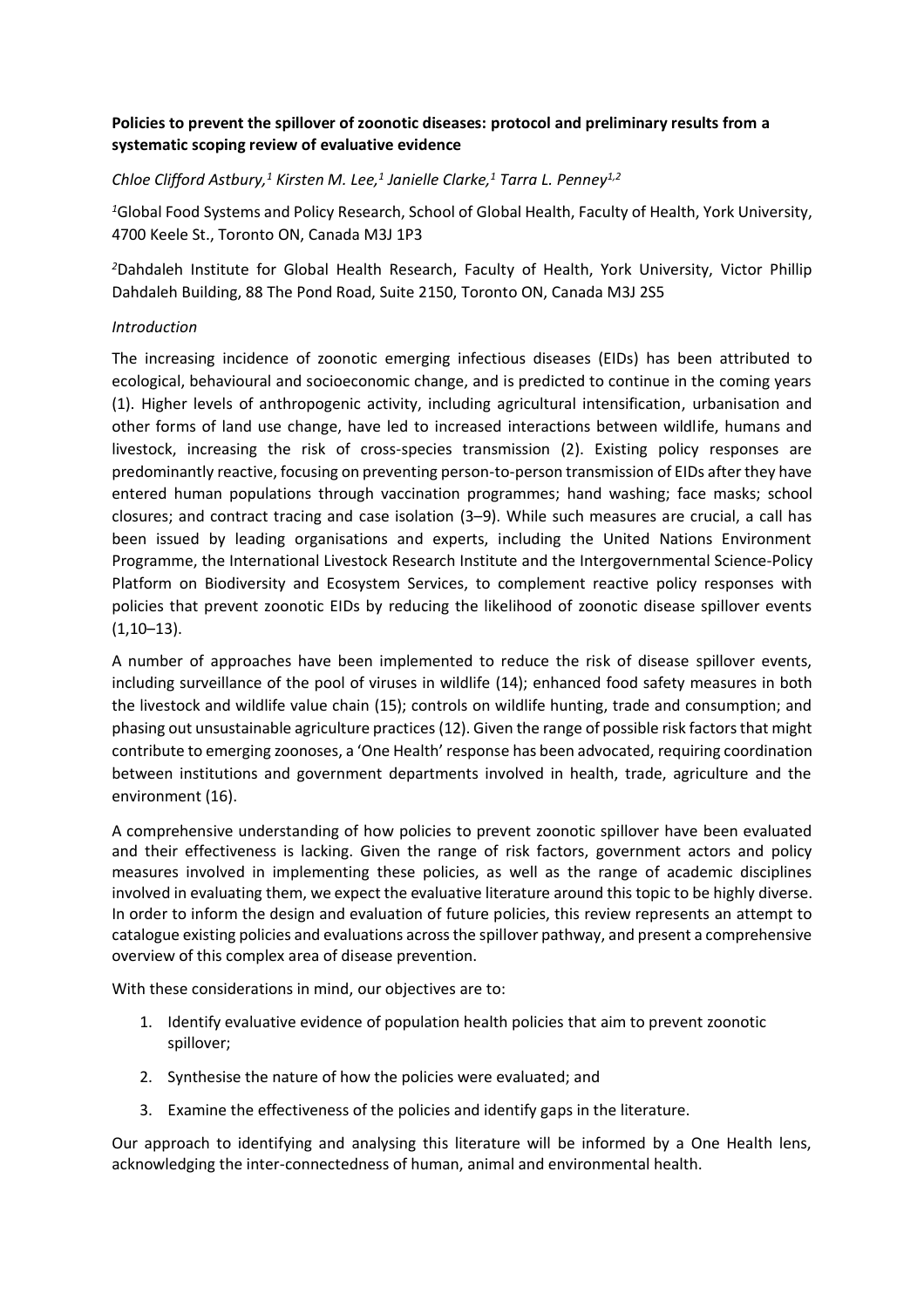## *Methods*

We are conducting a systematic scoping review of evaluations of policies aimed at preventing zoonotic spillover events. The scoping review will be conducted in line with guidelines published by Arksey and O'Malley and refined by Levac and colleagues (17–19), which emphasise an iterative approach suited to an exploratory research question.

A systematic search of four electronic databases (Medline, Scopus, Web of Science, Global Health) is currently underway. Records identified through the searches are being collated and double screened using the online platform Covidence (20) and will be included where they meet the following criteria:

- 1. Primary empirical study from any country or region;
- 2. Report empirical findings from a process evaluation or outcome evaluation; and
- 3. Focus on a policy implemented by government with the aim of preventing the spillover of zoonotic.

We will chart study characteristics relevant to the research questions and summarise them numerically. We will also conduct a thematic analysis of included papers to identify challenges encountered while evaluating policies to prevent zoonotic spillover.

#### *Preliminary results*

In order to pilot the search strategy and data charting process, an initial set of indicator papers that met the inclusion criteria were identified ( $n=10$ ). We are presenting preliminary results based on analysis of these indicator papers, which will also be included in the final set of papers.

The majority of studies were conducted in countries and territories in East Asia and the Pacific (n=8). The most frequent disease focus was avian influenza (n=7). Policies targeted sectors including conservation, agriculture and livestock, trade and retail. Policy types included habitat protection (21); information campaigns for livestock owners (22); mandatory livestock vaccination (23); supplemental feeding of wildlife to draw them away from livestock (24); quarantine of livestock during international trade (25); and measures to manage risk in live animal markets, including market closure (26,27), limits on market size (28), and the introduction of rest days where markets were emptied and cleaned (29,30).

#### MULTI-SECTORAL POLICIES

While the overlapping drivers of zoonotic spillover might make coordination between government agencies useful, only one included paper evaluated a policy that was initiated by different government departments: the evaluation of supplementary feeding grounds for wild elk in the Greater Yellowstone Area as a means of reducing contact between grazing herds of elk and livestock (24). This policy was initiated jointly by the departments for agriculture, and for parks and conservation (24). The remaining policies were either initiated by a single department (departments for health (n=2), animal health  $(n=1)$  and agriculture  $(n=1)$ ; did not state which department they had been initiated by  $(n=3)$ ; or were modelling studies and had not been implemented by a government (n=2).

#### UNINTENDED CONSEQUENCES OF POLICIES TO PREVENT ZOONOTIC SPILLOVER

A small number of papers examined the unintended consequences of policies to prevent zoonotic spillover (n=3). These unintended consequences included changes in disease dynamics in wildlife populations, potentially leading to increased spillover risk (24), as well as counter-productive changes in human practices (26) and attitudes (22) in response to policies. For example, local closure of live poultry markets in China in response to an outbreak of avian influenza led vendors to sell their animals in neighbouring areas without existing human cases, leading to additional instances of spillover between livestock and people (26). In a different context, a government information campaign for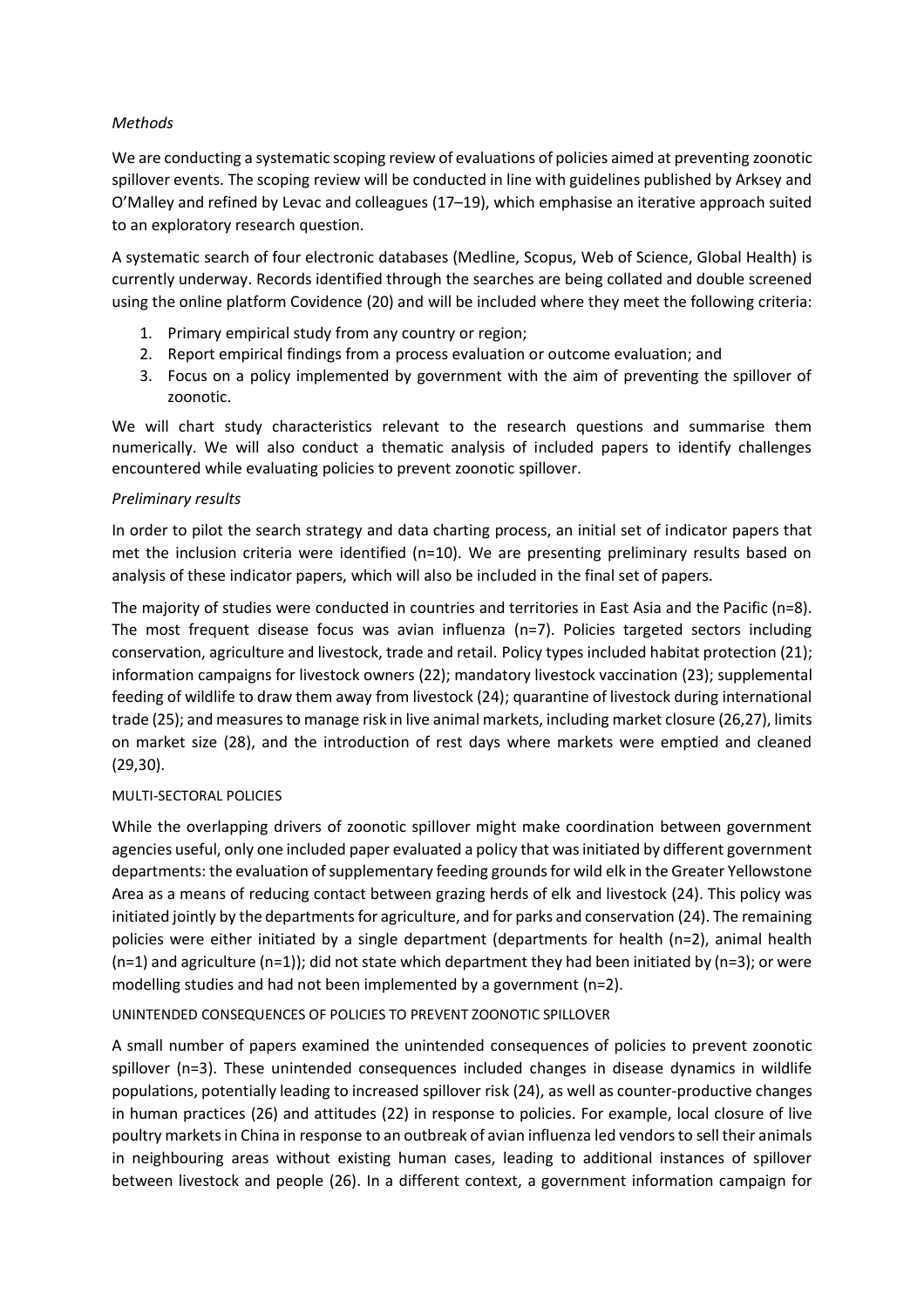horse owners in Australia, providing advice to reduce the risk of horses contracting Hendra virus from bats, led to horse owners feeling frustrated and alienated, stating that the government should focus on controlling bat populations instead (22). Given the complexity of risk factors leading to spillover events, considering unintended consequences is important in designing effective preventive policies.

#### CHALLENGES AND OPPORTUNITIES

Study authors noted a number of challenges encountered while evaluating policies to prevent zoonotic spillover. One study noted the difficulty of determining the impact of policies aiming to reduce spillover events between wildlife, livestock and humans, as the number of spillover events is often relatively small (24). This highlights the importance of considering upstream determinants and risk factors as outcome measures in attempting to evaluate these policies: where spillover events may happen infrequently or not at all during the period of observation, studying changes in risk factors for spillover can provide insight around the effectiveness of different policies in tackling spillover risk.

Three studies reflected on the value of routinely collected data, which was used in a number of studies (21,24,26), for policy evaluation. As policies to prevent zoonotic spillover are often reactive, being implemented in response to an outbreak among livestock or wildlife, routine data may often be the only data collected prior to policy implementation. However, in some contexts, for example in lowand middle-income countries, routine data on livestock health is not collected (25). As a result, integrating a plan for policy evaluation prior to implementation is essential for ongoing monitoring and surveillance of the policy's impact. Routine testing data from livestock can sometimes be used for evaluation where it exists, but it does not always provide sufficient detail for examining the potential for a policy to prevent zoonotic spillover. For example, some tests do not differentiate between current and past infection, making it difficult to identify where and when spillover occurred (24), and animal health data may not be granular enough for policy evaluation, particularly in terms of evaluating local policies (26).

#### *Study significance*

To our knowledge, this is the first attempt at systematically identifying and documenting evaluations of policies that aim to prevent spillover of zoonoses into human populations. Identification and analysis of all relevant papers will provide a comprehensive picture of the range of policies that have been evaluated, approaches to their evaluation, and evidence of their effectiveness, as well as identifying knowledge and methodological gaps in the current body of literature.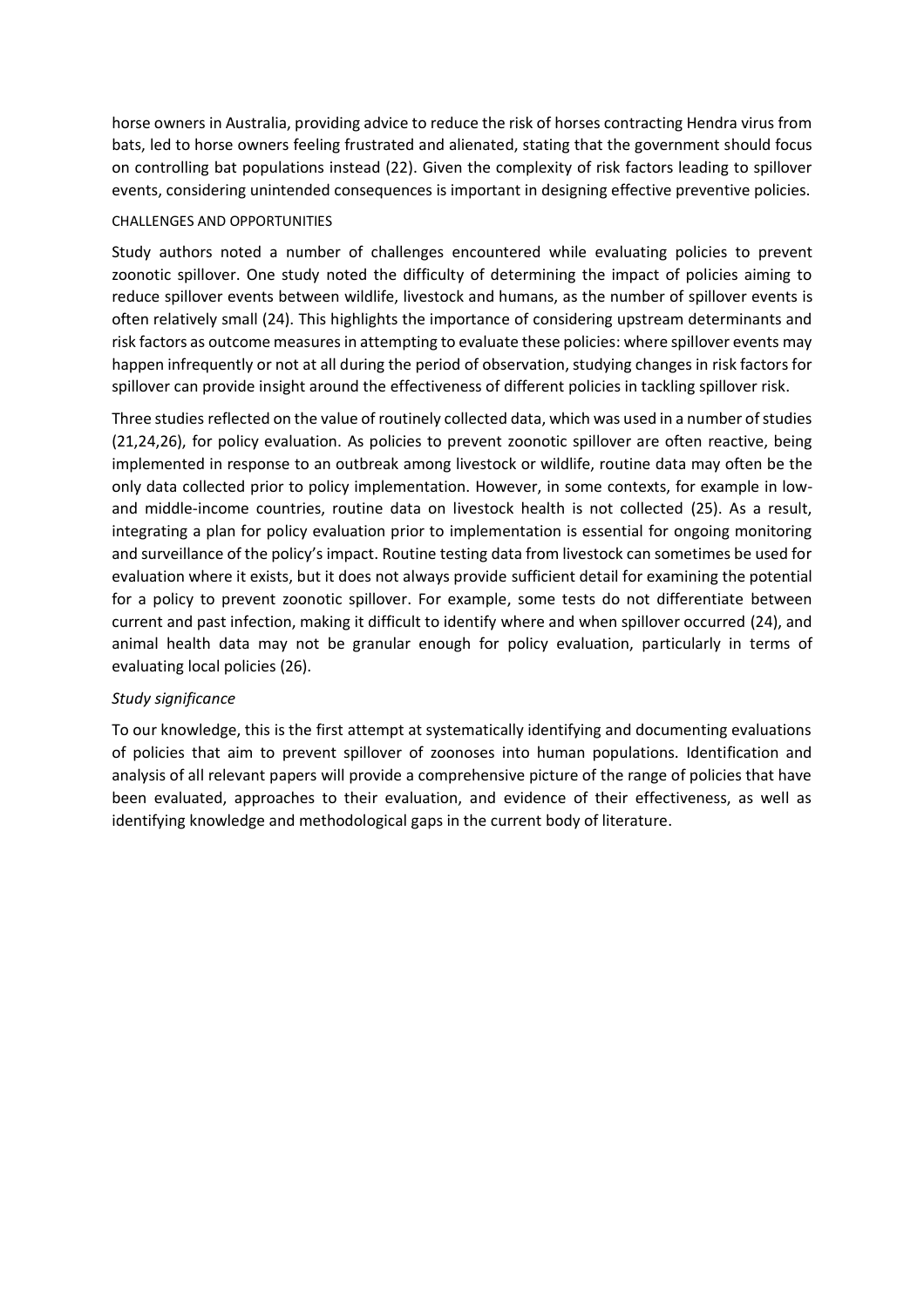### *References*

- 1. Morse SS, Mazet JA, Woolhouse M, Parrish CR, Carroll D, Karesh WB, et al. Prediction and prevention of the next pandemic zoonosis. The Lancet. 2012 Dec 1;380(9857):1956–65.
- 2. Pulliam JRC, Epstein JH, Dushoff J, Rahman SA, Bunning M, Jamaluddin AA, et al. Agricultural intensification, priming for persistence and the emergence of Nipah virus: a lethal bat-borne zoonosis. Journal of The Royal Society Interface. 2012 Jan 7;9(66):89–101.
- 3. Saunders-Hastings P, Crispo JAG, Sikora L, Krewski D. Effectiveness of personal protective measures in reducing pandemic influenza transmission: A systematic review and meta-analysis. Epidemics. 2017 Sep;20:1–20.
- 4. Bin Nafisah S, Alamery AH, Al Nafesa A, Aleid B, Brazanji NA. School closure during novel influenza: A systematic review. Journal of Infection and Public Health. 2018 Sep 1;11(5):657–61.
- 5. Viner RM, Russell SJ, Croker H, Packer J, Ward J, Stansfield C, et al. School closure and management practices during coronavirus outbreaks including COVID-19: a rapid systematic review. The Lancet Child & Adolescent Health. 2020 May 1;4(5):397–404.
- 6. Juneau C-E, Pueyo T, Bell M, Gee G, Collazzo P, Potvin L. Evidence-Based, Cost-Effective Interventions To Suppress The COVID-19 Pandemic: A Systematic Review. medRxiv. 2020 Jun 15;2020.04.20.20054726.
- 7. MacIntyre CR, Chughtai AA. Facemasks for the prevention of infection in healthcare and community settings. BMJ. 2015 Apr 9;350:h694.
- 8. Smith SMS, Sonego S, Wallen GR, Waterer G, Cheng AC, Thompson P. Use of nonpharmaceutical interventions to reduce the transmission of influenza in adults: A systematic review. Respirology. 2015 Aug;20(6):896–903.
- 9. Jefferson T, Del Mar CB, Dooley L, Ferroni E, Al-Ansary LA, Bawazeer GA, et al. Physical interventions to interrupt or reduce the spread of respiratory viruses. Cochrane Database Syst Rev. 2011 Jul 6;(7):CD006207.
- 10. Marco MD, Baker ML, Daszak P, Barro PD, Eskew EA, Godde CM, et al. Opinion: Sustainable development must account for pandemic risk. PNAS. 2020 Feb 25;117(8):3888–92.
- 11. Heymann DL, Dixon M. Infections at the Animal/Human Interface: Shifting the Paradigm from Emergency Response to Prevention at Source. In: Mackenzie JS, Jeggo M, Daszak P, Richt JA, editors. One Health: The Human-Animal-Environment Interfaces in Emerging Infectious Diseases: Food Safety and Security, and International and National Plans for Implementation of One Health Activities [Internet]. Berlin, Heidelberg: Springer; 2013 [cited 2021 Apr 6]. p. 207–15. (Current Topics in Microbiology and Immunology). Available from: https://doi.org/10.1007/82\_2012\_285
- 12. United Nations Environment Programme, International Livestock Research Institute. Preventing the next pandemic: Zoonotic diseases and how to break the chain of transmission. Nairobi, Kenya; 2020 p. 82.
- 13. Intergovernmental Science-Policy Platform On Biodiversity And Ecosystem Services (IPBES). Workshop Report on Biodiversity and Pandemics of the Intergovernmental Platform on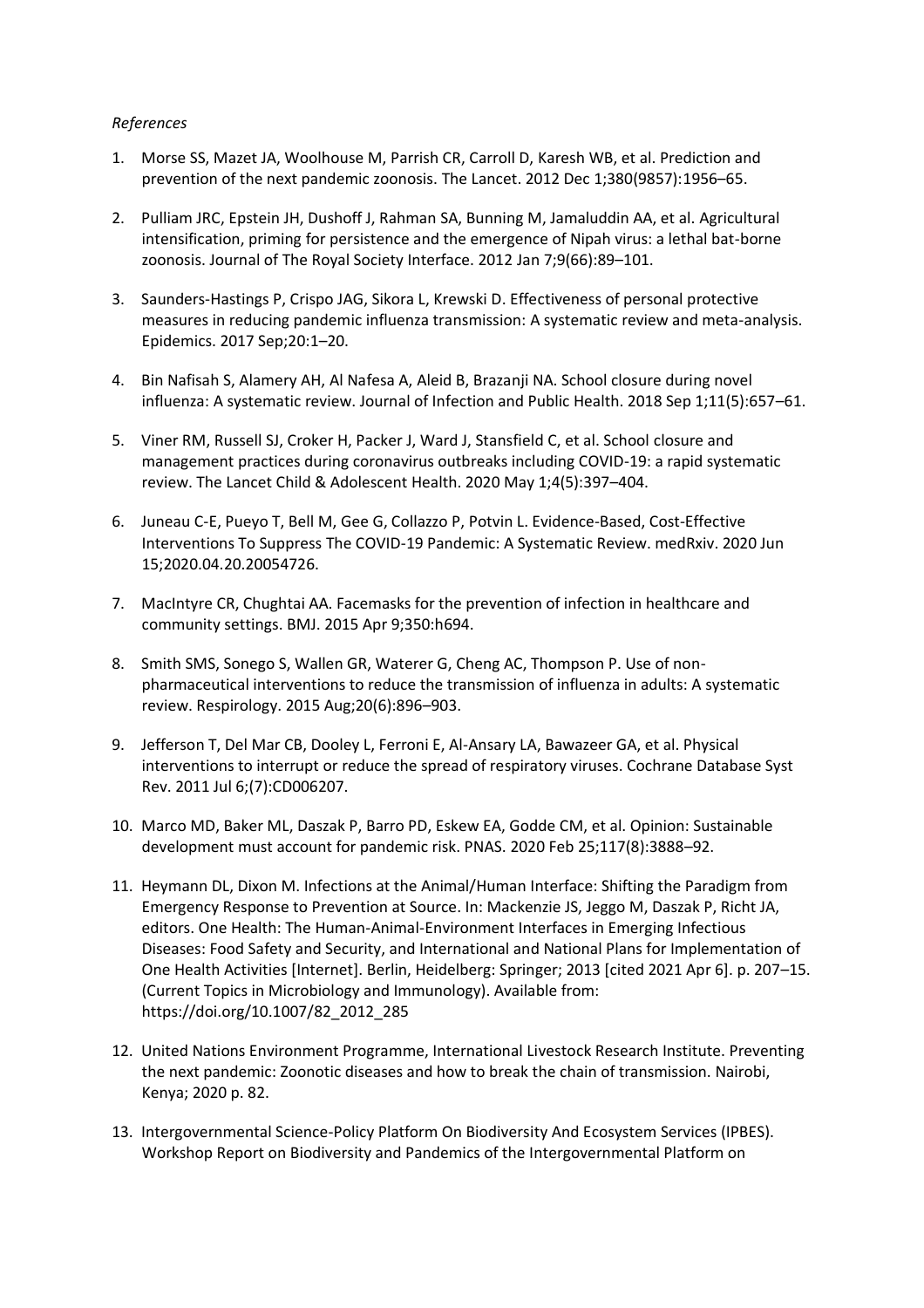Biodiversity and Ecosystem Services (IPBES) [Internet]. Zenodo; 2020 Oct [cited 2021 Jan 7]. Available from: https://zenodo.org/record/4147317

- 14. Kelly TR, Karesh WB, Johnson CK, Gilardi KVK, Anthony SJ, Goldstein T, et al. One Health proof of concept: Bringing a transdisciplinary approach to surveillance for zoonotic viruses at the humanwild animal interface. Preventive Veterinary Medicine. 2017 Feb 1;137:112–8.
- 15. Aiyar A, Pingali P. Pandemics and food systems towards a proactive food safety approach to disease prevention & management. Food Sec. 2020 Aug 1;12(4):749–56.
- 16. Mazet JAK, Uhart MM, Keyyu JD. Stakeholders in One Health. Rev sci tech Off int Epiz. 2014 Aug;33(2):443–52.
- 17. Arksey H, O'Malley L. Scoping studies: towards a methodological framework. International Journal of Social Research Methodology. 2005 Feb 1;8(1):19–32.
- 18. Levac D, Colquhoun H, O'Brien KK. Scoping studies: advancing the methodology. Implementation Sci. 2010 Sep 20;5(1):69.
- 19. Colquhoun HL, Levac D, O'Brien KK, Straus S, Tricco AC, Perrier L, et al. Scoping reviews: time for clarity in definition, methods, and reporting. Journal of Clinical Epidemiology. 2014 Dec 1;67(12):1291–4.
- 20. Covidence Better systematic review management [Internet]. [cited 2020 Jul 17]. Available from: https://www.covidence.org/home
- 21. Wu T, Perrings C, Shang C, Collins JP, Daszak P, Kinzig A, et al. Protection of wetlands as a strategy for reducing the spread of avian influenza from migratory waterfowl. Ambio. 2020 Apr 1;49(4):939–49.
- 22. Kung N, McLaughlin A, Taylor M, Moloney B, Wright T, Field H. Hendra Virus and Horse Owners – Risk Perception and Management. PLOS ONE. 2013 Nov 15;8(11):e80897.
- 23. Wang G-L, Gray GC, Chen J-M, Ma M-J. Will China's H7N9 Control Strategy Continue to Be Effective? Open Forum Infect Dis [Internet]. 2019 May 31 [cited 2021 Apr 6];6(6). Available from: https://www.ncbi.nlm.nih.gov/pmc/articles/PMC6592408/
- 24. Brennan A, Cross PC, Portacci K, Scurlock BM, Edwards WH. Shifting brucellosis risk in livestock coincides with spreading seroprevalence in elk. PLOS ONE. 2017 Jun 13;12(6):e0178780.
- 25. Abbas B, Yousif MA, Nur HM. Animal health constraints to livestock exports from the Horn of Africa: -EN- -FR- Restrictions sanitaires imposées aux exportations de bétail à partir de la corne de l'Afrique -ES- Limitaciones zoosanitarias a las exportaciones de ganado desde el Cuerno de África. Rev Sci Tech OIE. 2014 Dec 1;33(3):711–21.
- 26. Li Y, Wang Y, Shen C, Huang J, Kang J, Huang B, et al. Closure of live bird markets leads to the spread of H7N9 influenza in China. PLoS One [Internet]. 2018 Dec 12 [cited 2021 Apr 6];13(12). Available from: https://www.ncbi.nlm.nih.gov/pmc/articles/PMC6291110/
- 27. Yu H, Wu JT, Cowling BJ, Liao Q, Fang VJ, Zhou S, et al. Effect of closure of live poultry markets on poultry-to-person transmission of avian influenza A H7N9 virus: an ecological study. The Lancet. 2014 Feb 8;383(9916):541–8.